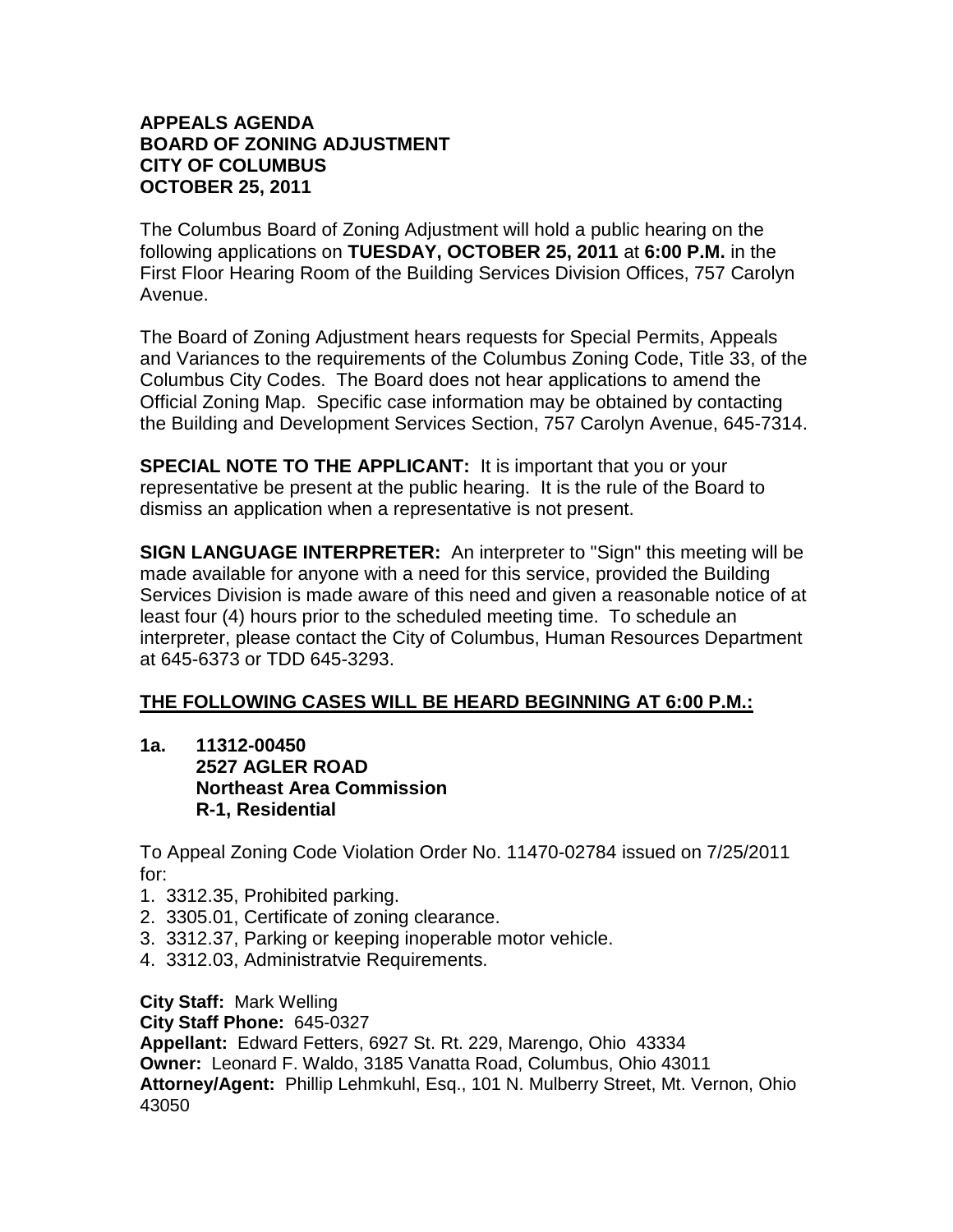## **1b. 11312-00440 2527 AGLER ROAD Northeast Area Commission R-1, Residential**

To Appeal Zoning Code Violation Order No. 11470-02784 issued on 7/25/2011 for:

- 1. 3312.35, Prohibited parking.
- 2. 3305.01, Certificate of zoning clearance.
- 3. 3312.37, Parking or keeping inoperable motor vehicle.
- 4. 3312.03, Administratvie Requirements.

**City Staff:** Mark Welling **City Staff Phone:** 645-0327 **Appellant:** Leonard F. Waldo, 3185 Vanatta Road, Columbus, Ohio 43011 **Owner:** Same as appellant **Attorney/Agent:** Daniel J. Igoe, 4681 Winterset Drive, Columbus, Ohio 43220

**2. 10312-00459 2962 DRESDEN STREET Northeast Area Commission R-3, Residential** 

To Appeal Zoning Code Violation Order No. 11470-02892 issued on 8/1/2011 for:

- 1. 3312.37, Parking or keeping inoperable motor vehicle.
- 2. 3312.23, Maintenance

**City Staff:** Lisa Doyle **City Staff Phone:** 645-0748 **Appellant:** Fadi & Anna Michael, 2561 Punderson Drive, Hilliard, Ohio 43026 **Owner:** Same as appellant,